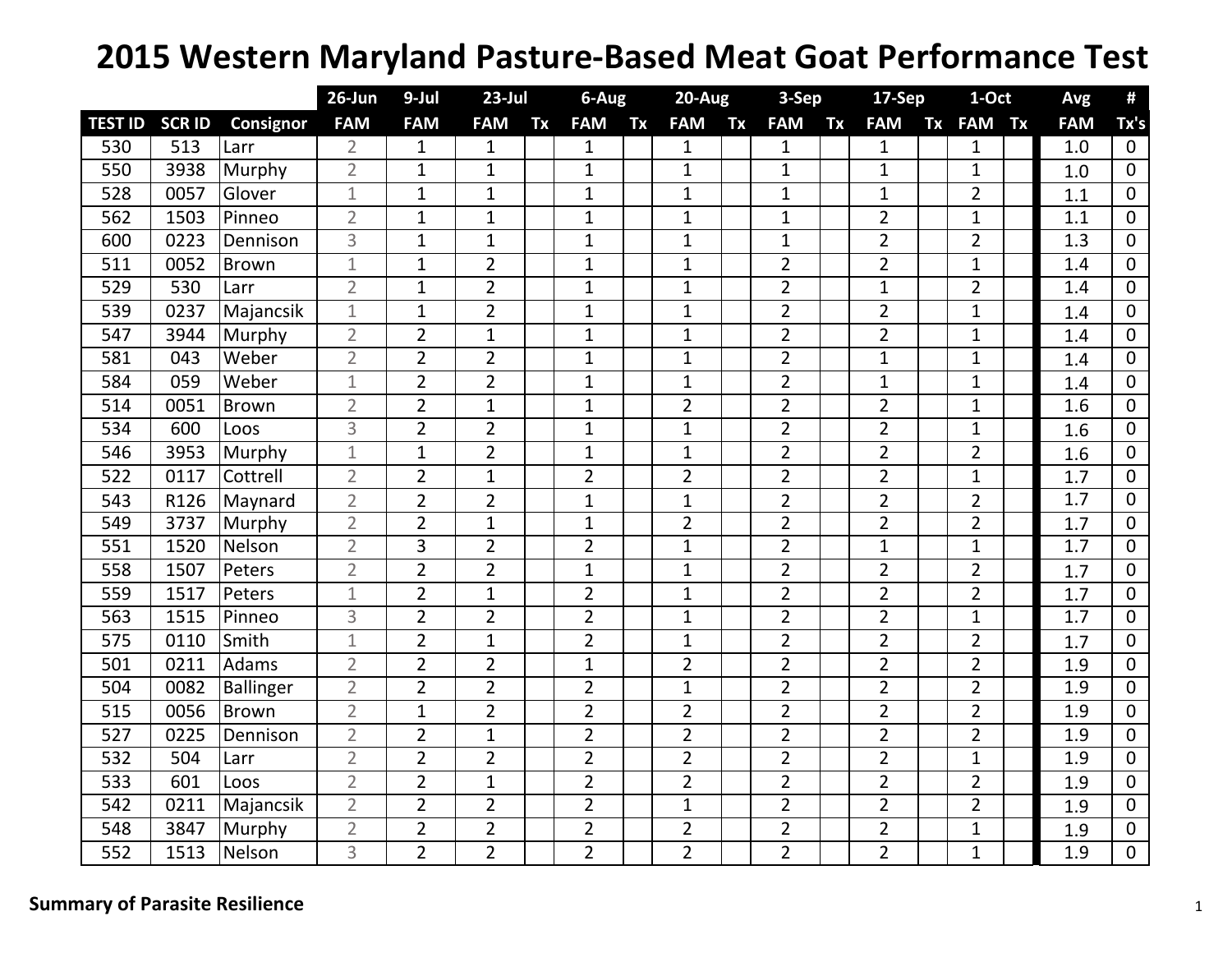## **2015 Western Maryland Pasture‐Based Meat Goat Performance Test**

|                |               |                | $26$ -Jun      | 9-Jul          | $23$ -Jul      |    | 6-Aug          |    | $20-Aug$       |           | 3-Sep          |    | 17-Sep         |              | 1-Oct          |           | Avg              | #              |
|----------------|---------------|----------------|----------------|----------------|----------------|----|----------------|----|----------------|-----------|----------------|----|----------------|--------------|----------------|-----------|------------------|----------------|
| <b>TEST ID</b> | <b>SCR ID</b> | Consignor      | <b>FAM</b>     | <b>FAM</b>     | <b>FAM</b>     | Tx | <b>FAM</b>     | Tx | <b>FAM</b>     | <b>Tx</b> | <b>FAM</b>     | Tx | <b>FAM</b>     | <b>Tx</b>    | <b>FAM</b>     | <b>Tx</b> | <b>FAM</b>       | Tx's           |
| 557            | 1505          | Peters         | 3              | 2              | $\overline{2}$ |    | $\overline{2}$ |    | $\overline{2}$ |           | $\overline{2}$ |    | $\overline{2}$ |              | $\mathbf{1}$   |           | 1.9              | $\mathbf{0}$   |
| 582            | 045           | Weber          | $\mathbf{1}$   | $\mathbf 1$    | $\overline{2}$ |    | $\overline{2}$ |    | $\overline{2}$ |           | $\overline{2}$ |    | 3              |              | $\mathbf{1}$   |           | 1.9              | 0              |
| 585            | 061           | Weber          | $\overline{2}$ | 1              | $\mathbf{1}$   |    | $\overline{2}$ |    | $\overline{2}$ |           | $\overline{3}$ |    | $\overline{2}$ |              | $\overline{2}$ |           | 1.9              | 0              |
| 598            | 0005          | Slavens        | 4              | $\overline{2}$ | $\overline{2}$ |    | $\overline{1}$ |    | $\overline{2}$ |           | $\overline{2}$ |    | $\overline{2}$ |              | $\overline{2}$ |           | 1.9              | $\mathbf{0}$   |
| 599            | 0087          | Reece          | $\overline{2}$ | $\overline{2}$ | $\overline{2}$ |    | $\mathbf{1}$   |    | $\overline{2}$ |           | $\overline{2}$ |    | $\overline{2}$ |              | $\overline{2}$ |           | 1.9              | $\Omega$       |
| 502            | 0212          | Adams          | $\overline{2}$ | $\mathbf 1$    | $\overline{2}$ |    | $\mathbf{1}$   |    | $\overline{2}$ |           | $\overline{2}$ |    | $\overline{2}$ | ✓            | 3              |           | 1.9              | $\mathbf{1}$   |
| 521            | 0114          | Cottrell       | $\overline{2}$ | $\overline{2}$ | $\overline{2}$ |    | $\mathbf{1}$   |    | $\mathbf{1}$   |           | 3              | ✓  | $\overline{2}$ |              | $\overline{2}$ |           | 1.9              | $\mathbf{1}$   |
| 505            | 0089          | Ballinger      | $\overline{2}$ | $\overline{2}$ | $\overline{2}$ |    | $\overline{2}$ |    | $\overline{2}$ |           | $\overline{2}$ |    | $\overline{2}$ |              | $\overline{2}$ |           | 2.0              | 0              |
| 526            | 0226          | Dennison       | $\overline{2}$ | $\overline{2}$ | $\overline{2}$ |    | $\overline{2}$ |    | $\overline{2}$ |           | $\overline{2}$ |    | $\overline{2}$ |              | $\overline{2}$ |           | 2.0              | 0              |
| 537            | 001           | Loyd           | $\overline{2}$ | 2              | $\overline{2}$ |    | $\overline{2}$ |    | $\overline{2}$ |           | $\overline{2}$ |    | $\overline{2}$ |              | $\overline{2}$ |           | 2.0              | $\mathbf{0}$   |
| 554            | 1507          | Nelson         | 4              | 3              | $\overline{2}$ |    | $\overline{2}$ |    | $\overline{2}$ |           | $\mathbf{1}$   |    | $\overline{2}$ |              | $\overline{2}$ |           | 2.0              | 0              |
| 564            | 1567          | Pinneo         | $\overline{2}$ | $\overline{2}$ | $\overline{2}$ |    | $\overline{2}$ |    | $\overline{2}$ |           | $\overline{2}$ |    | $\overline{2}$ |              | $\overline{2}$ |           | 2.0              | $\mathbf{0}$   |
| 570            | 0085          | Reece          | $\overline{2}$ | $\overline{2}$ | $\overline{2}$ |    | $\overline{2}$ |    | $\overline{2}$ |           | $\overline{2}$ |    | $\overline{2}$ |              | $\overline{2}$ |           | 2.0              | $\Omega$       |
| 577            | 0262          | Smith          | 3              | $\overline{2}$ | $\overline{2}$ |    | $\overline{2}$ |    | $\overline{2}$ |           | $\overline{2}$ |    | $\overline{2}$ |              | $\overline{2}$ |           | 2.0              | 0              |
| 590            | 0062          | Wilborn        | $\overline{2}$ | $\overline{2}$ | $\overline{2}$ |    | $\overline{2}$ |    | $\overline{2}$ |           | $\overline{2}$ |    | $\overline{2}$ |              | $\overline{2}$ |           | 2.0              | $\overline{0}$ |
| 566            | 0001          | Purich         | $\overline{2}$ | $\mathbf 1$    | $\overline{2}$ |    | $\overline{2}$ |    | $\overline{2}$ |           | $\overline{2}$ |    | 3              | $\checkmark$ | $\overline{2}$ |           | $\overline{2.0}$ | $\mathbf{1}$   |
| 509            | 0175          | <b>Barnes</b>  | 3              | 3              | $\overline{2}$ |    | $\overline{2}$ |    | $\overline{2}$ |           | $\overline{2}$ |    | $\overline{2}$ |              | $\overline{2}$ |           | 2.1              | $\mathbf{0}$   |
| 553            | 1515          | Nelson         | $\overline{2}$ | $\overline{2}$ | 3              |    | $\overline{2}$ |    | $\overline{2}$ |           | $\overline{2}$ |    | $\overline{2}$ |              | $\overline{2}$ |           | 2.1              | $\mathbf{0}$   |
| 578            | 0109          | Smith          | 3              | 3              | $\overline{2}$ |    | $\overline{2}$ |    | $\overline{2}$ |           | $\overline{2}$ |    | $\overline{2}$ |              | $\overline{2}$ |           | 2.1              | $\mathbf{0}$   |
| 579            | 1514          | <b>Torrens</b> | $\overline{2}$ | $\overline{2}$ | $\overline{2}$ |    | $\overline{2}$ |    | $\overline{2}$ |           | $\overline{2}$ |    | 3              |              | $\overline{2}$ |           | $\overline{2.1}$ | $\Omega$       |
| 586            | 0029          | Whelan         | $\overline{2}$ | $\overline{2}$ | $\overline{2}$ |    | $\overline{2}$ |    | $\overline{2}$ |           | 3              |    | $\overline{2}$ |              | $\overline{2}$ |           | 2.1              | 0              |
| 535            | 704           | Loos           | 3              | $\overline{2}$ | $\overline{2}$ |    | $\mathbf{1}$   |    | $\overline{2}$ |           | 3              | ✓  | 3              |              | $\overline{2}$ |           | 2.1              | $\mathbf{1}$   |
| 510            | 0173          | <b>Barnes</b>  | $\overline{2}$ | $\overline{2}$ | 3              |    | $\overline{2}$ |    | 3              |           | $\overline{2}$ |    | $\overline{2}$ |              | $\overline{2}$ |           | 2.3              | 0              |
| 512            | 0053          | <b>Brown</b>   | $\overline{3}$ | 3              | $\overline{2}$ |    | $\overline{2}$ |    | $\overline{2}$ |           | $\overline{2}$ |    | $\overline{2}$ |              | 3              |           | 2.3              | $\mathbf{0}$   |
| 525            | 0224          | Dennison       | 3              | $\overline{2}$ | $\overline{2}$ |    | $\overline{2}$ |    | $\overline{2}$ |           | $\overline{2}$ |    | 3              |              | 3              |           | 2.3              | $\mathbf{0}$   |
| 556            | 1503          | Peters         | $\overline{2}$ | 3              | 3              |    | $\overline{2}$ |    | $\overline{2}$ |           | $\overline{2}$ |    | $\overline{2}$ |              | $\overline{2}$ |           | 2.3              | $\mathbf{0}$   |
| 565            | 413           | Pursel         | $\overline{2}$ | $\overline{2}$ | $\overline{2}$ |    | $\overline{2}$ |    | $\overline{2}$ |           | $\overline{2}$ |    | 3              |              | 3              |           | 2.3              | $\mathbf 0$    |
| 561            | 1501          | Pinneo         | $\overline{2}$ | $\overline{2}$ | $\overline{2}$ |    | $\overline{2}$ |    | $\overline{2}$ |           | $\overline{3}$ | ✓  | 3              | $\checkmark$ | $\overline{2}$ |           | $\overline{2.3}$ | $\overline{2}$ |
| 540            | 0253          | Majancsik      | $\overline{2}$ | $\overline{2}$ | $\overline{2}$ |    | $\overline{2}$ |    | $\overline{2}$ |           | 3              |    | 3              |              | 3              |           | 2.4              | 0              |
| 568            | 0002          | Purich         | $\overline{2}$ | $\overline{2}$ | $\overline{2}$ |    | 3              |    | $\overline{2}$ |           | 3              |    | $\overline{2}$ |              | 3              |           | 2.4              | $\mathbf{0}$   |
| 574            | 0108          | Smith          | $\overline{2}$ | $\overline{2}$ | $\overline{2}$ |    | $\overline{2}$ |    | 3              |           | 3              |    | 3              |              | $\overline{2}$ |           | 2.4              | 0              |